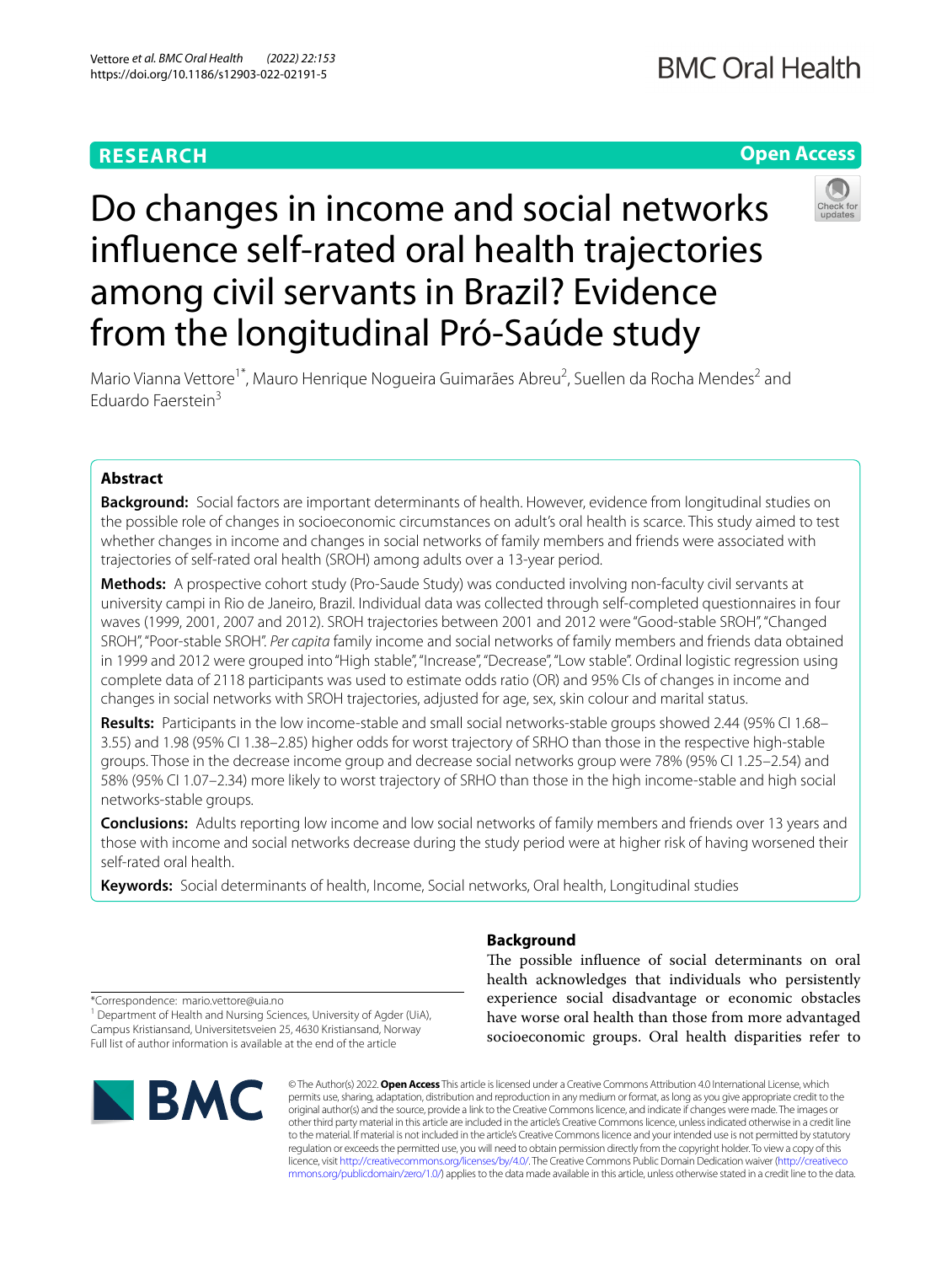the social patterning of health resulted from the uneven distribution of diseases across diferent social strata in a population  $[1]$  $[1]$ . There is voluminous literature demonstrating a consistent stepwise relationship between socioeconomic status and the severity of oral conditions, suggesting oral health disparities are socially patterned [[2,](#page-7-1) [3\]](#page-7-2). However, oral health inequalities are predominantly supported by cross-sectional studies and evidence from cohort studies is increasing more recently [\[2](#page-7-1)].

The social mobility hypothesis combines sensitive periods and accumulation hypotheses, depending on whether individuals remain or change between diferent categories of the socioeconomic strata during the life course [\[4](#page-7-3)]. Longitudinal analyses have shown that early life circumstances and social mobility can negatively infuence oral health during adulthood [[5–](#page-7-4)[9](#page-8-0)]. Children who grew up in high socioeconomic status families, assessed through parent's occupational status or family income had lower likelihood to have unsound tooth (a flled tooth with dental caries or a decayed or missing tooth), dental caries, periodontal disease, and tooth loss in adulthood than those who experienced a decline in their social and economic circumstances over time (downward social mobility) [[5](#page-7-4)[–9](#page-8-0)]. Remaining in less advantageous social groups from birth to adulthood was also related to poor oral health when compared with those who persistently were in the higher social groups  $[6-9]$  $[6-9]$  $[6-9]$ . Few studies investigated the role of social mobility on oral health during adulthood  $[8-10]$  $[8-10]$ . Adults who experienced downward social mobility showed higher odds of worse self-rated oral health and were less likely to retain functional dentition than those who remained with high income  $[8-10]$  $[8-10]$ .

Oral health outcomes have been associated with social networks among different age groups  $[11-14]$  $[11-14]$  $[11-14]$ . Social networks is a broad term referring to social ties originated from the structural social arrangements that shape the resources available to individuals, infuencing their behavioural and emotional responses  $[15]$  $[15]$  $[15]$ . The concept of social networks adopted in this study refers to the 'web' of social relationships with whom the individual maintains close social bond and mutual trust [\[16](#page-8-6)]. This definition acknowledges the importance of intimate contacts surrounding the individual in the determination of health status, including the number of social ties with friends and relatives [[16\]](#page-8-6). Social networks assessed considering the involvement with diferent social groups were associated with self-reported number of remaining teeth in Japanese elderly [\[11,](#page-8-3) [12](#page-8-7)]. Also, better oral healthrelated quality of life and better dental status were predicted by larger support network size and greater social support lower among and adolescents and post-partum women [\[13](#page-8-8), [14\]](#page-8-4).

Preliminary analyses of a prospective cohort study involving civil servants in Rio de Janeiro, Brazil, showed that lower social position and weak social ties at baseline were associated with tooth loss and self-rated oral health after 13 years of follow-up [\[17](#page-8-9)]. Evidence on the association between social mobility during adulthood and oral health is scarce  $[8-10]$  $[8-10]$  $[8-10]$ . In addition, previous studies on this topic did not consider changes in oral health measures as outcomes  $[8-10]$  $[8-10]$  $[8-10]$ . As far as the authors are aware, the possible relationship between changes in social networks and adult's oral health trajectories was not examined prospectively [[11–](#page-8-3)[14](#page-8-4)].

The aim of the present study was to investigate the infuence of changes in income and changes in the number of family members and friends in social networks of on self-rated oral health trajectories in adults over a 13-year follow up period. We hypothesised that adults experiencing a downward social mobility and a decrease in the number of family members and friends in the social networks over the study period are more likely to report a worsening of self-rated oral health than those with stable high income and large stable number of family members and friends in the social networks. It was also conjectured that a worsening of self-rated oral health was associated with low stable income and small stable number of family members and friends in the social networks over the 13 years period among adults.

# **Methods**

The Pro-Saude study is a prospective longitudinal study conducted at several university campuses in the State of Rio de Janeiro, Brazil, involving non-faculty civil servants. All technical and administrative permanent staf members were invited for the study. The exclusion criteria were current non-medical leave of absence and working relocation to another institution.

Trained personnel using self-administered multidimensional questionnaires collected data at participants' workplaces up [\[18](#page-8-10)]. Pro-Saude study data collection was carried out in 1999, 2001, 2007 and 2012, representing waves 1, 2, 3 and 4, respectively. Wave 1 of data collection was conducted in 1999 ( $N=4030$ ; response rate  $=90.4\%$ ). Follow-up data collection was carried out in 2001, 2007 and 2012; characterizing waves 2, 3 and 4, respectively. Wave 2 and wave 4 included 3574 (response rate=80.2%) and 3058 participants (response rate=68.6%), characterising a 13-year interval period. Data from wave 3 was not relevant for the present study since neither social networks nor self-rated oral health were evaluated in this wave. Participants with incomplete data were excluded from the analysis resulting in a fnal analytic sample of 2118 adults (69.3% of wave 4).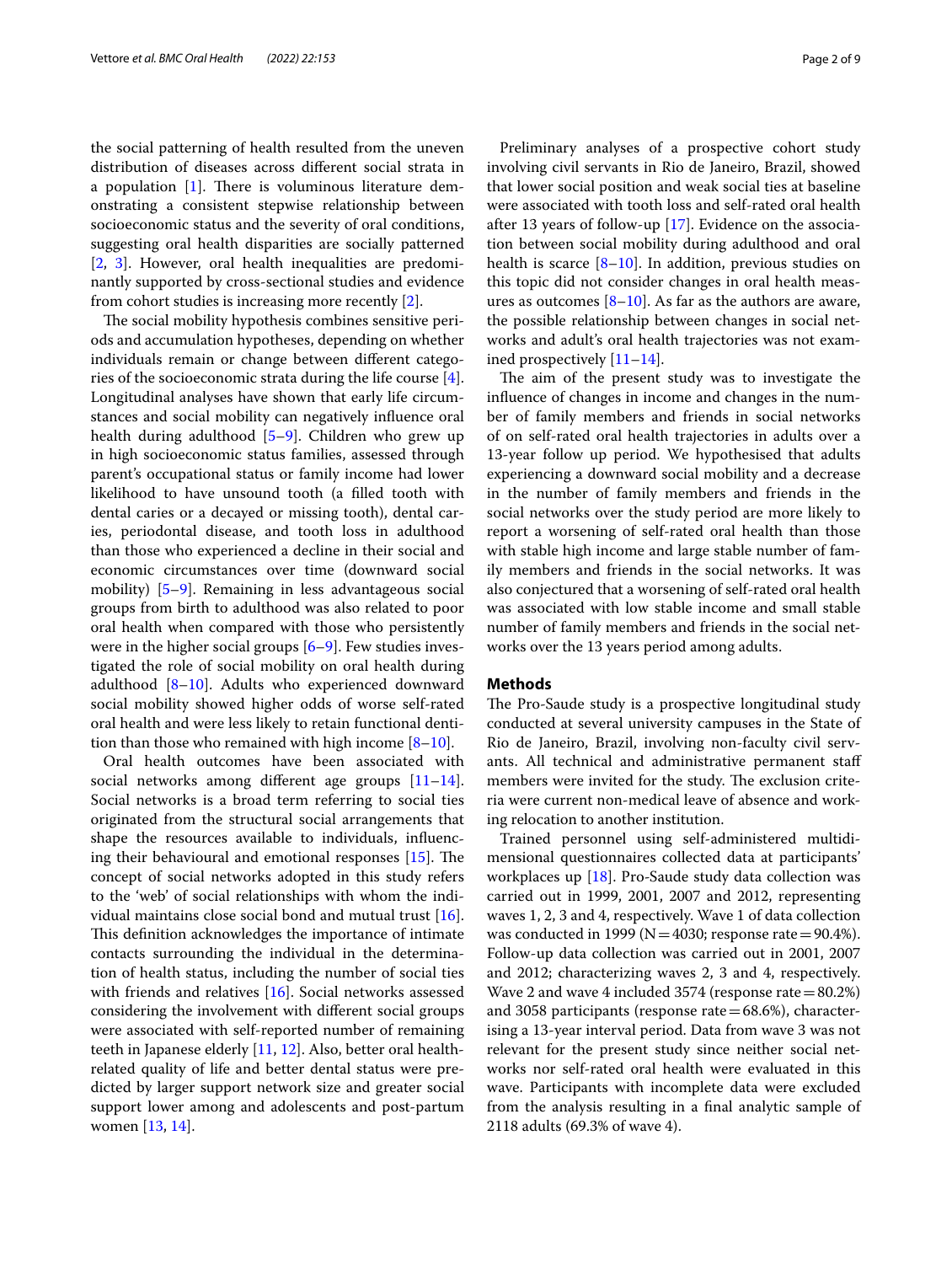# **Self‑rated oral health**

Self-rated oral health was assessed by the question "In general, how would you rate your oral health status?". The following response options were used: very good, good, fair, poor/bad, very poor/very bad)  $[19, 20]$  $[19, 20]$  $[19, 20]$  $[19, 20]$ . The outcome was a three-point categorical variable representing SRHO trajectories developed by combining self-rated oral health (SROH) measures collected in waves 2 and 4 as follows: "Good-stable SROH": very good/good/fair at waves 2 and 4; "Changed SROH": poor/very poor at wave 2 and very good/good/fair at wave 4 or very good/good/ fair at wave 2 and poor/very poor at wave 4; "Poor-stable SROH": poor/very poor at waves 2 and 4.

# **Income changes**

Changes in *per capita* monthly income and changes in social networks of family members and friends were the main exposures. The *per capita* monthly income was assessed according to the total earnings of the residents in the household and categorized as<3 Brazilian minimal wages [BMW]; 3–6 BMW;>6 BMW. One BMW was US\$57.17 and US\$303.42 in 1999 (wave 1) and 2012 (wave 4), respectively. *Per capita* monthly income was then categorised as low income  $(< 3$  BMW) and high  $(> 3$ BMW) as this seems a reasonable cut-off between lower and upper social classes in Brazil. The two upper income categories used in this study were considered soundly akin according to previous research since social inequalities in health follow a 'bottom inequity' pattern in Bra-zil [[7,](#page-7-6) [10\]](#page-8-2). These two categories of *per capita* monthly income were used to generate the four groups of changes in income: "high income-stable": high income at waves 1 and 4; "increase income": low income at wave 1 and high income at wave 4; "decrease income": high income at wave 1 and low income at wave 4; "low income-stable": low income at waves 1 and 4.

#### **Social networks changes**

Number of family members and friends in social networks were measured in waves 1 and 4 using the same questions utilised in the Whitehall study [\[21](#page-8-13)]: "How many family members/friends do you feel comfortable with and can talk about almost everything?" [\[22](#page-8-14)] Participants were classifed into four groups: "Large social networks stable":≥3 family members and friends at waves 1 and 4; "Increased social networks size":  $\leq$  2 at wave 1 and≥3 at wave 4; "Decreased social networks size":≥3 at wave 1 and at  $\leq$  2 at wave 4; "Small social networks stable": $\leq$ 2 family members and friends at waves 1 and 4. Large and small social networks were represented by greater and lower number of social relationships between the participant and their family members and friends, respectively.

# **Covariates**

Demographic and socioeconomic characteristics assessed at wave 1 (1999) were analysed as confounders on the infuence of income changes and social network changes on SROH trajectories according to a proposed theoretical model previously published  $[17]$  $[17]$ . The covariates included age, sex (male; female), self-reported skin colour (white; brown/pardo; black; other), marital status (single; married; divorced; widowed), and educational attainment ( $\leq 10$  years; 11–15 years;  $> 16$  years).

# **Pilot study**

A pilot study involving 1120 temporary civil servants at the same university campuses who were not eligible to participate in the main study was conducted to assess the temporal reliability of the instruments. Kappa coefficients and intra-class correlation (ICC) coefficients were used to assess reliability for the test–retest categorical responses to the SROH question and for the number of social networks of family members and friends, respectively. SROH showed very good test–retest reliability  $(Kappa=0.80; 95\% CI = 0.69 - 0.89)$  [[20\]](#page-8-12). ICC coefficients for social networks of family members and friends were 0.70 (95% CI =  $0.62 - 0.77$ ) and 0.77 (95% CI = 0.70–0.82), indicating moderate and good reliability, respectively [[23\]](#page-8-15).

# **Statistical analysis**

All variables were compared between participants with missing data  $(N=940)$  and those with complete data (N=2118) using *t*-test and Pearson Chi-square test for continuous and categorical variables, respectively. The distribution of demographic and socioeconomic characteristics, income groups and social networks groups were presented according to SROH trajectories groups using means (SD) and proportions for continuous and categorical variables, respectively.

Ordinal logistic regression was carried out to assess the infuence of changes in income and changes in the number of family members and friends in social networks of on self-rated oral health trajectories over the study period. Odds ratios (ORs) and 95% confdence intervals (CIs) were estimated for the independent variables using the *logit* function. "Good-stable SROH" was the reference category for the outcome variable. The reference category for change in income and change in social networks of family members and friends were "high income-stable" and "large social networks stable", respectively. Substantial correlations using Spearman's coefficients were observed between income in 1999 and educational attainment ( $\rho$  = 0.570), income in 2012 and educational attainment ( $\rho$  = 0.543), number of social networks in 1999 and educational attainment ( $\rho$  = 0.164), and number of social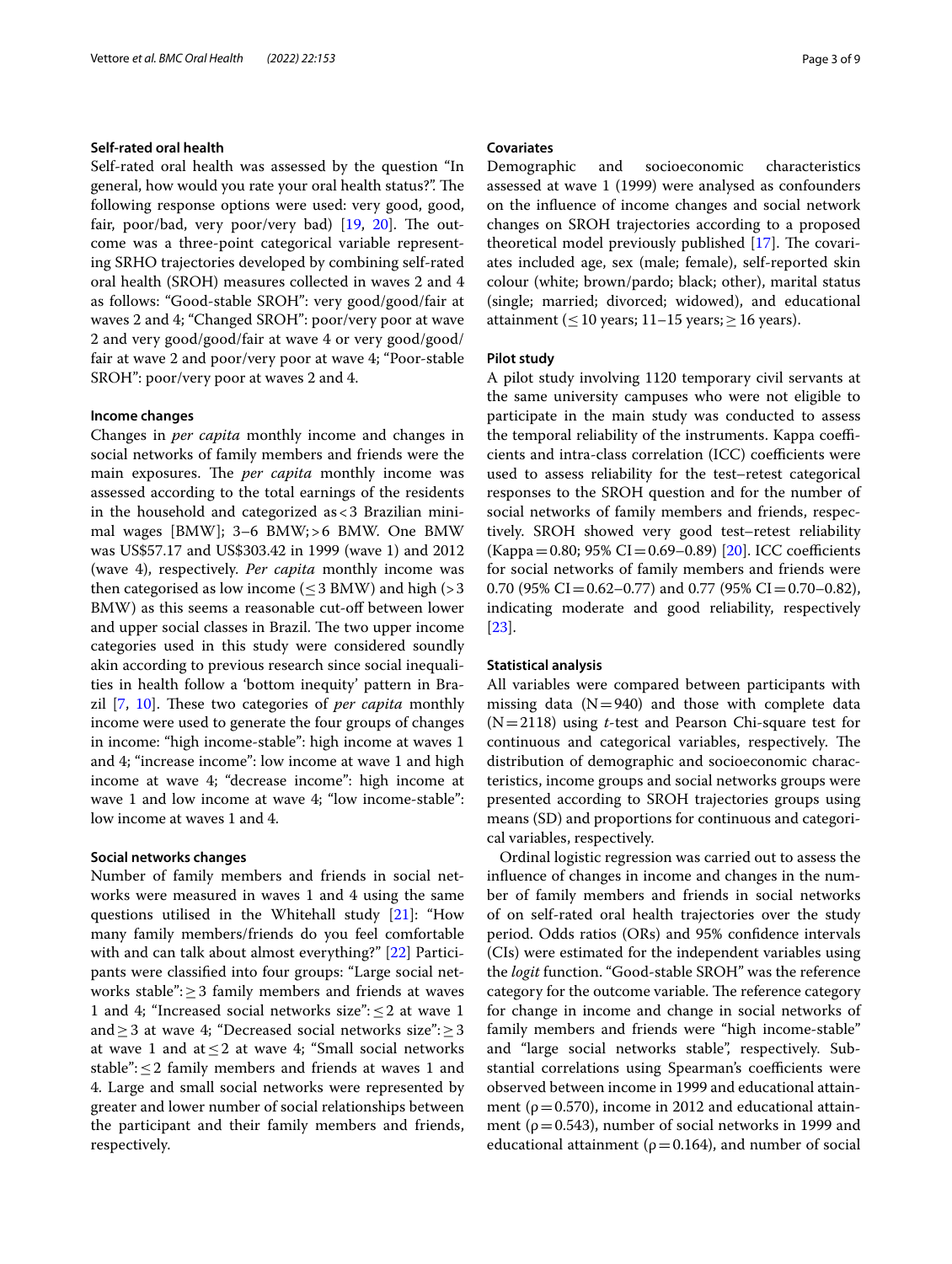networks in 2012 and educational attainment ( $\rho$  = 0.183). Four statistical models were tested. Model 1 assessed the crude association of income groups and social networks of family members and friends groups with SROH trajectories. In Model 2, income groups and social networks variables were adjusted for each other. Model 3 included demographic variables (age, gender and self-reported skin colour). Socioeconomic variable marital status was inserted in Model 4. Educational attainment was not considered in the regression models due to collinearity with the exposures. All analyses were carried out using IBM SPSS Statistics 25.0 (SPSS, Chicago, IL, USA).

# **Ethic aspects**

The present research was approved by the Research Ethics Committee of the Institute of Social Medicine, State of University of Rio de Janeiro (CAAE 0041.0.259.000-11). Informed consent was obtained before data collection.

# **Results**

Demographic and socioeconomic characteristics, income groups, number of family members and friends in social network, and self-reported oral health of excluded participants due to missing data ( $N=940$ ) and those with complete data (analysed sample)  $(N=2118)$  are presented in Table [1.](#page-4-0) Participants with complete data were younger, experienced greater educational attainment, and had higher income than those with missing data. Number of family members and friends in the social networks and self-reported oral health did not difer between participants with and without complete data.

The mean age of the sample at wave 1 data collection was 39.1 years, ranging from 22 to 67 years. Participants were predominantly females (57.4%). Of the sample, 41.3% had education for at least 16 years and 56.2% had *per capita* family income up to six Brazilian minimum wages. Most participants experienced a high stable income (35.6%) and large stable number of family members and friends in the social networks (62%) during the study period. The majority of the sample (85.6%) was in the Good SROH group (Table [1\)](#page-4-0).

Table [2](#page-5-0) presents the distribution of demographic and socioeconomic characteristics, income groups and number of family members and friends in the social networks between SROH trajectories groups. Younger participants, females, those with greater education attainment, and in the high income-stable and high social networks-stable groups prevailed in the good-stable SROH group than their counterparts.

Ordinal logistic regression models estimated the association of income groups, number of family members and friends in the social networks with SROH trajectory groups (Table  $3$ ). In the crude analysis (Model 1), all categories of income groups and social networks of family members and friends predicted worse SROH over a 13-year period. Income groups and social networks of family members and friends remained associated with worse SROH after mutual adjustment (Model 2) and for demographics (Model 3). In the fnal model (Model 4), adults in the increase income, decrease income and low income-stable groups showed 2.65 (95% CI 1.17–4.38), 1.78 (95% CI 1.25–2.54) and 2.44 (95% CI 1.68–3.55) higher odds of worse SROH than those in the high income-stable group. In addition, adults with decrease social networks and small stable social networks of family members and friend were  $58\%$  (OR=1.58, 95% CI 1.07–2.34) and 98% (OR=1.98, 95% CI 1.38–2.85) more likely to report worse SROH than those in the large stable social networks of family members group.

# **Discussion**

The present longitudinal study confirmed the hypothesis that downward social mobility and experiencing lowincome during adulthood increase the risk of worsening of oral health over time. Furthermore, the hypothesis that decrease on the social networks of family members and friends and persistent small stable number of social networks during adulthood predicts worsening of oral health was confirmed. Thus, enduring low income and small social networks seems to negatively infuence SROH over time in adults.

Our fndings support the social mobility hypothesis as one of the life course models in dental research that suggest that health inequalities are infuenced by diferent social trajectories [\[4](#page-7-3)]. Overall, the present results are in accordance with previous longitudinal analysis on the impact of downward social mobility on oral health inequalities in adults [\[5–](#page-7-4)[8\]](#page-8-1). However, there is no consensus on the infuence of upward mobility and stable low social mobility on oral health during adulthood [[8–](#page-8-1)[10\]](#page-8-2). A recent systematic review on the infuence of social mobility on tooth loss concluded that individuals in the upwardly mobile, downwardly mobile, and persistently low socioeconomic group were more likely to have tooth loss than those with persistent high social status [[3\]](#page-7-2). Existing dental literature has also shown the relationship between income decrease over three years follow-up and poor SROH as well as the association of downward and stable low social mobility with number of teeth during adulthood [[8,](#page-8-1) [10](#page-8-2)]. It is important to emphasize that oral health outcomes were assessed only at the end of the follow up period in the previous studies  $[8, 10]$  $[8, 10]$  $[8, 10]$  $[8, 10]$ . The use of diferent oral health outcomes, diferent periods of follow up and distinct measures of socioeconomic position might also explain the discrepancies.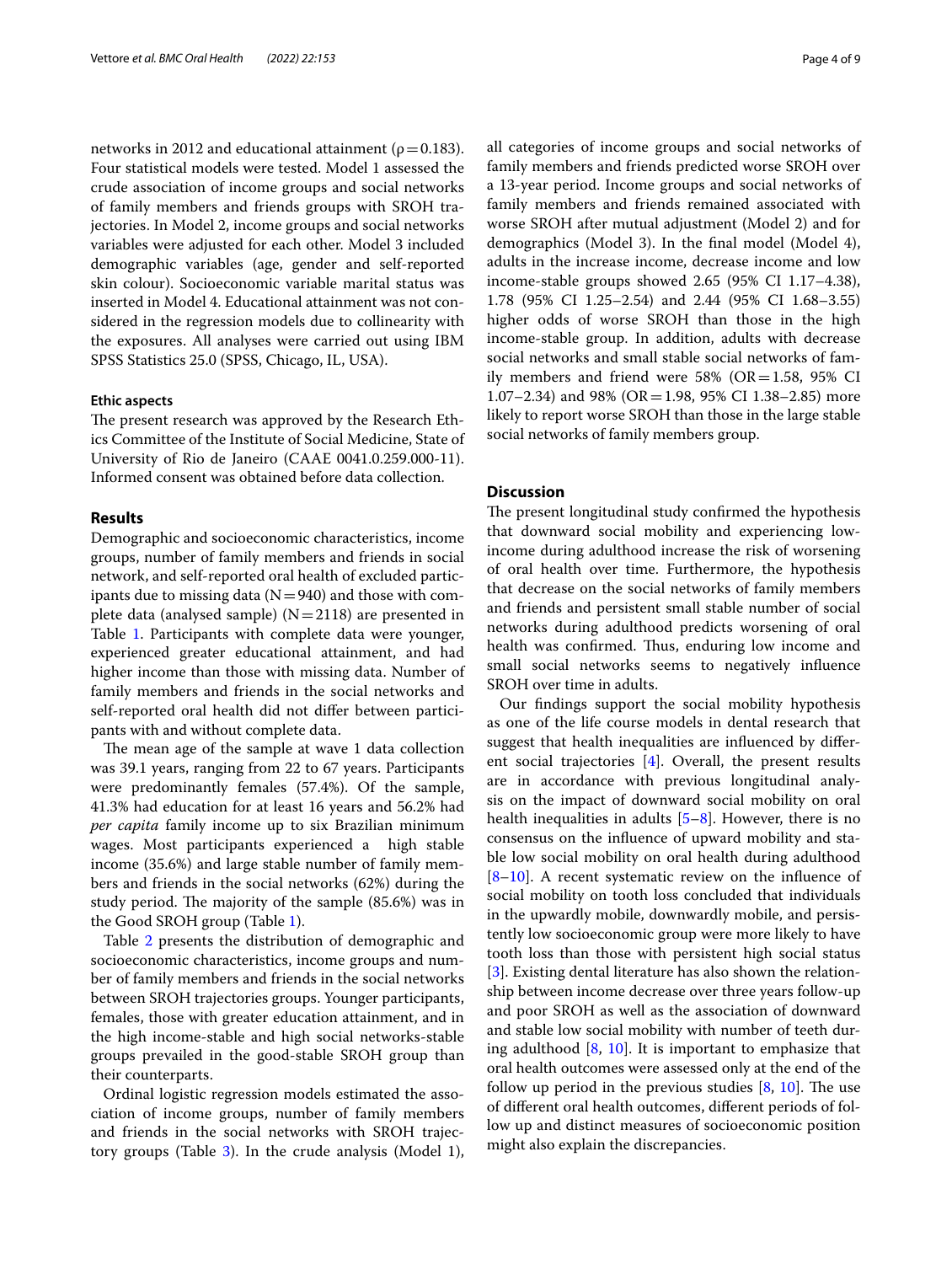| Variable (year)                                                | Participants with missing data ( $N = 940$ ) |             |
|----------------------------------------------------------------|----------------------------------------------|-------------|
| Demographic characteristics (1999)                             |                                              |             |
| Age (years), Mean (SD)*                                        | 41.6(9.1)                                    | 39.1 (7.8)  |
| Sex, N (%)*                                                    |                                              |             |
| Male                                                           | 437 (46.5)                                   | 903 (42.6)  |
| Female                                                         | 503 (53.5)                                   | 1215 (57.4) |
| Skin colour, N (%)*                                            |                                              |             |
| White                                                          | 438 (46.6)                                   | 1101 (52.0) |
| Brown/pardo                                                    | 315 (33.5)                                   | 640 (30.2)  |
| Black                                                          | 155 (16.5)                                   | 323 (15.3)  |
| Other                                                          | 32(3.4)                                      | 54(2.5)     |
| Socioeconomic characteristics (1999)                           |                                              |             |
| Marital status, N (%)                                          |                                              |             |
| Single                                                         | 198 (21.0)                                   | 443 (20.9)  |
| Married                                                        | 548 (58.3)                                   | 1313 (62.1) |
| Divorced                                                       | 165 (17.6)                                   | 300 (14.2)  |
| Widowed                                                        | 29(3.1)                                      | 59(2.8)     |
| Educational attainment, N (%)*                                 |                                              |             |
| $\leq$ 10 years                                                | 309 (32.9)                                   | 440 (20.8)  |
| $11-15$ years                                                  | 325 (34.6)                                   | 802 (37.9)  |
| $\geq$ 16 years                                                | 306 (32.5)                                   | 876 (41.3)  |
| Per capita monthly income, N (%)*                              |                                              |             |
| $<$ 3 BMW                                                      | 257 (27.4)                                   | 588 (27.8)  |
| 3-6 BMW                                                        | 361 (38.4)                                   | 804 (38.0)  |
| $>6$ BMW                                                       | 322 (34.2)                                   | 726 (34.3)  |
| Income groups, N (%) (1999-2012)*                              |                                              |             |
| High income-stable                                             | 265 (28.2)                                   | 754 (35.6)  |
| Increase income                                                | 50(5.3)                                      | 78 (3.7)    |
| Decrease income                                                | 211 (22.5)                                   | 764 (30.1)  |
| Low income-stable                                              | 414(44.0)                                    | 522 (24.6)  |
| Social networks groups (1999-2012)                             |                                              |             |
| Number of family members/friends in the social networks, N (%) |                                              |             |
| Large social networks stable                                   | 471 (50.1)                                   | 1314 (62.0) |
| Increased social networks                                      | 169 (18.0)                                   | 299 (14.1)  |
| Decreased social networks                                      | 108(11.5)                                    | 249 (11.8)  |
| Small social networks stable                                   | 192 (20.4)                                   | 256 (12.1)  |
| Self-rated oral health, N (%) (1999-2012)                      |                                              |             |
| Good-stable                                                    | 837 (89.0)                                   | 1813 (85.6) |
| Changed                                                        | 81 (8.6)                                     | 230 (10.9)  |
| Poor-stable                                                    | 22(2.4)                                      | 75(3.5)     |

<span id="page-4-0"></span>**Table 1** Demographic and socioeconomic characteristics, income groups, number of family members and friends in the social networks, and self-rated oral health between excluded participants due to missing data and those with complete data

Pro-Saude study, Rio de Janeiro, Brazil, 1999–2012

*BMW* Brazilian Minimal Wage, *\*P*<0.05

This study brings original evidence on the long-term importance of the number of social networks on adult's oral health trajectories since participants experiencing decrease on social networks and persistent small social

networks over the 13 years period of study reported worse SROH trajectories. Our fndings may suggest that persistent small social networks could gradually accumulate over time and impact on self-rated oral health. This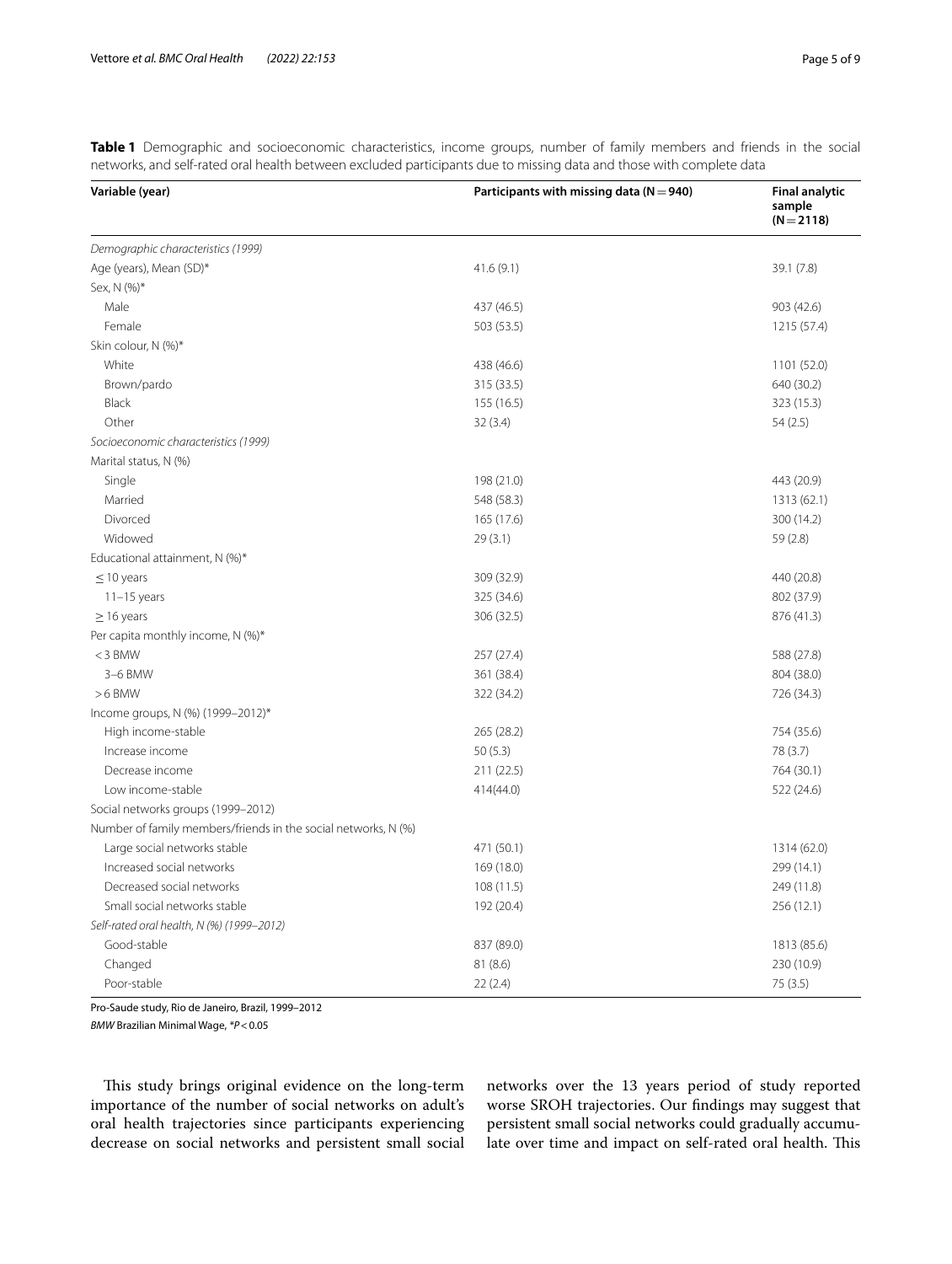| Variable                                                                   | <b>Good-stable SROH</b> |            | <b>Poor-stable SROH</b> |
|----------------------------------------------------------------------------|-------------------------|------------|-------------------------|
| Demographic characteristics (1999)                                         |                         |            |                         |
| Age (years), Mean (SD)                                                     | 38.8 (7.8)              | 40.7(7.7)  | 41.0(7.5)               |
| Sex, N (%)                                                                 |                         |            |                         |
| Male                                                                       | 750 (41.4)              | 119(51.7)  | 34 (45.3)               |
| Female                                                                     | 1063 (58.6)             | 111 (48.3) | 41 (54.7)               |
| Self-reported skin colour                                                  |                         |            |                         |
| White                                                                      | 962 (54.7)              | 87 (39.5)  | 27(38.6)                |
| Brown/Pardo                                                                | 444 (25.2)              | 75 (34.1)  | 19(27.1)                |
| Black                                                                      | 345 (19.6)              | 58 (26.4)  | 23 (32.9)               |
| Other                                                                      | 8(0.5)                  | 0(0.0)     | 1(1.4)                  |
| Socioeconomic characteristics (1999)                                       |                         |            |                         |
| Marital status                                                             |                         |            |                         |
| Single                                                                     | 379 (21.3)              | 38 (17.0)  | 8(11.0)                 |
| Married                                                                    | 1109 (62.3)             | 146 (65.2) | 46 (63.0)               |
| Divorced                                                                   | 252 (14.1)              | 29 (12.9)  | 14 (19.2)               |
| Widowed                                                                    | 41(2.3)                 | 11(4.9)    | 5(6.8)                  |
| Educational attaiment, N (%)                                               |                         |            |                         |
| $\leq$ 10 years                                                            | 327 (18.0)              | 84 (36.5)  | 29 (38.7)               |
| $11-15$ years                                                              | 673 (37.2)              | 100(43.5)  | 29 (38.7)               |
| $\geq$ 16 years                                                            | 813 (44.8)              | 46 (20.0)  | 17(22.6)                |
| Income groups (1999-2012), N (%)                                           |                         |            |                         |
| High income-stable                                                         | 664 (38.4)              | 39 (17.3)  | 19(26.0)                |
| Increase income                                                            | 61(3.5)                 | 11(4.9)    | 3(4.1)                  |
| Decrease income                                                            | 623 (36.0)              | 84 (37.3)  | 25 (34.2)               |
| Low income-stable                                                          | 383 (22.1)              | 91 (40.4)  | 26(35.7)                |
| Number of family members/friends in the social networks (1999-2012), N (%) |                         |            |                         |
| Large social networks stable                                               | 1168 (64.4)             | 119(51.7)  | 27(36.0)                |
| Increased social networks                                                  | 247 (13.6)              | 37 (16.2)  | 15(20.0)                |
| Decreased social networks                                                  | 202 (11.2)              | 30 (13.0)  | 17(22.7)                |
| Small social networks stable                                               | 196 (10.8)              | 44 (19.1)  | 16(21.3)                |

<span id="page-5-0"></span>**Table 2** Distribution of demographic and socioeconomic characteristics, income groups, social networks groups according to selfrated oral health trajectories groups

Pro-Saude study, Rio de Janeiro, Brazil, 1999–2012

*SROH* self-rated oral health

mechanism considers the amount and duration of exposures and proposes that 'wear-and-tear' adds up over time to affect health [[21\]](#page-8-13). Previous cross-sectional studies showed the relationship between social networks and subjective oral health outcomes  $[11–14, 24]$  $[11–14, 24]$  $[11–14, 24]$  $[11–14, 24]$  $[11–14, 24]$  $[11–14, 24]$ , but others failed to report such association [[25](#page-8-17)]. Similar to our fndings, the number of close ties was associated with poor self-rated oral health among English adults aged 50 years or older [\[23\]](#page-8-15). Moreover, social network measures, including frequency of meeting friends and participation in sports and hobby clubs, was associated with selfreported number of teeth among elderly people [\[11](#page-8-3), [12](#page-8-7)]. Social network of friends was also inversely associated with poor self-rated health in pregnant and postpartum women [\[14\]](#page-8-4). However, a study involving older American adults did not fnd association between social networks and self-rated oral health [[25\]](#page-8-17). Methodological discrepancies, including study design, measurements of social networks and subjective oral health, and diferences of demographic characteristics of participants, might explain the discrepancies between the study's fndings.

The present study has some limitations that should be considered. Using a single question to assess SROH may have resulted in an unspecific outcome measure. The adoption of multi-items questionnaires to assess SROH is recommended in future research since they are considered more sensitive measures. Social networks were assessed according to the participant's perception on the number of family members and friends they had close social ties. Thus, the quality of the social networks was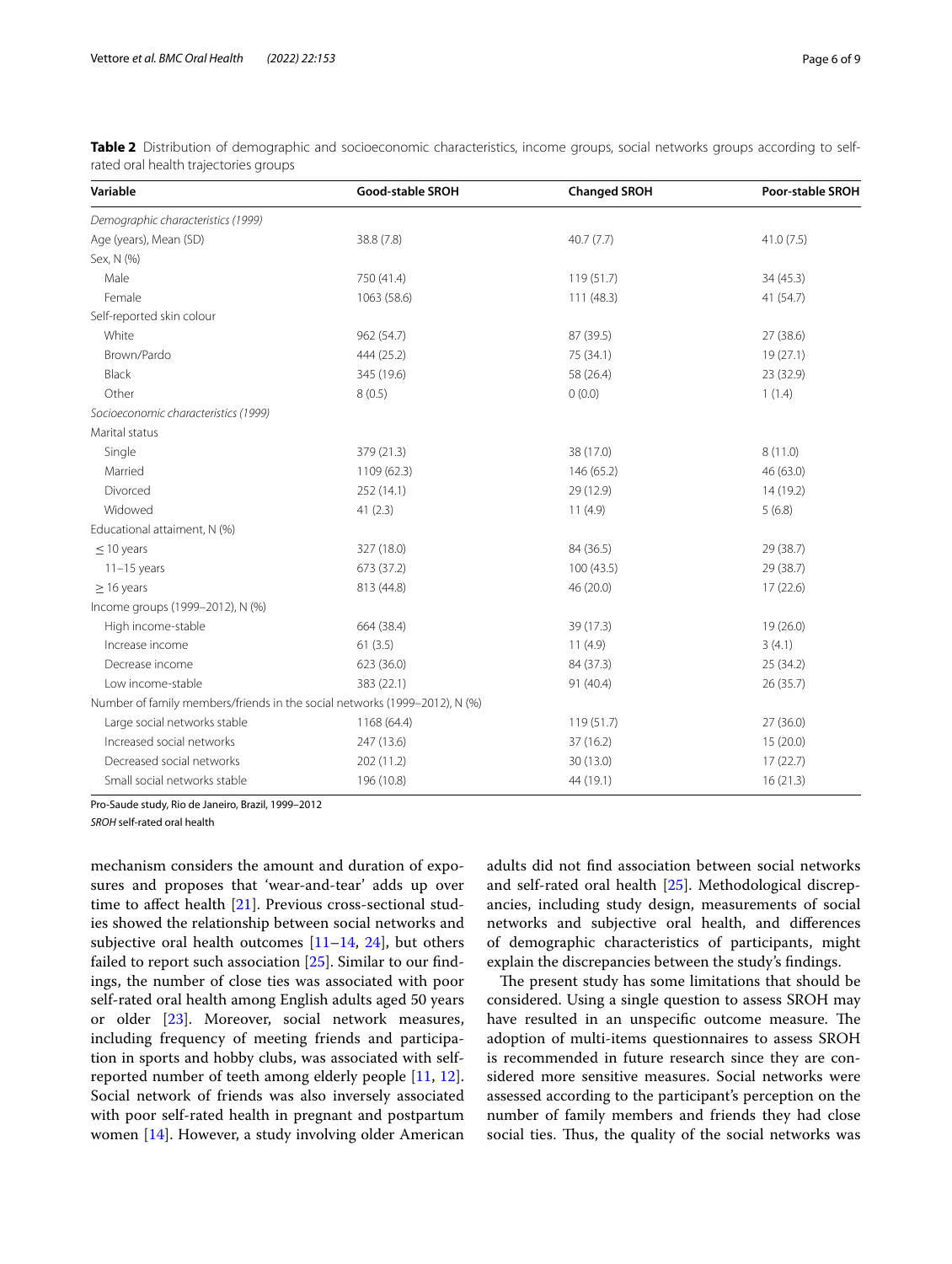| Variable                                                | Model 1<br>OR (95% CI) | Model 2<br>OR (95% CI)  | Model 3<br>OR (95% CI)  | Model 4<br>OR (95% CI)  |
|---------------------------------------------------------|------------------------|-------------------------|-------------------------|-------------------------|
|                                                         |                        |                         |                         |                         |
| High income-stable                                      |                        |                         |                         |                         |
| Increase income                                         | $2.58(1.37 - 4.89)$ ** | $2.38(1.25 - 4.51)$ **  | $2.24(1.17 - 4.31)^{*}$ | $2.65(1.17 - 4.38)^*$   |
| Decrease income                                         | $1.98(1.42 - 2.77)$ ** | $1.89(1.35 - 2.65)$ **  | $1.80(1.27 - 2.56)$ **  | $1.78(1.25 - 2.54)$ **  |
| Low income-stable                                       | $3.43(2.45 - 4.81)$ ** | $3.01(2.13 - 4.24)$ **  | 2.44 (1.69-3.85)**      | $2.44(1.68 - 3.55)$ **  |
| Number of family members/friends in the social networks |                        |                         |                         |                         |
| Large social networks stable                            |                        |                         |                         |                         |
| Increased social networks                               | $1.71(1.21 - 2.41)$ ** | $1.48(1.04 - 2.11)^{*}$ | 1.43 (0.99-2.06)        | $1.29(0.89 - 1.89)$     |
| Decreased social networks                               | $1.92(1.34 - 2.75)$ ** | $1.71(0.58 - 1.38)$ **  | $1.61(1.10-2.36)$ *     | $1.58(1.07 - 2.34)^{*}$ |
| Small social networks stable                            | $2.47(1.75 - 3.45)$ ** | 2.12 (1.49-3.00)**      | 1.95 (1.36-2.80)**      | 1.98 (1.38-2.85)**      |

<span id="page-6-0"></span>**Table 3** Ordinal logistic regression analysis of income groups, social networks of relatives, social networks of friends and self-rated oral health trajectory groups

Pro-Saude study, Rio de Janeiro, Brazil, 1999–2012

Model 1: crude association of income groups and social networks of family members and friends with self-rated oral health trajectory groups

Model 2: mutually adjusted for income groups and social networks of family members and friends

Model 3: Model 2+ adjusted for age, gender and self-reported skin colour

Model 4: Model 3+ adjusted for marital status

*OR* odds ratio

*\*\*P*<0.01; *\*P*<0.05

not considered in this study. In addition, nearly 30% of the participants in the wave 4 were excluded from the analysis due to missing data. Although the variables SROH and number of social networks did not differ between participants with missing data and the fnal analytic sample, the latter included a greater proportion of adults in the reference category ('high-income-stable' group) in the 'income groups'. Thus, selection bias might have underestimated some of the reported associations between income groups and SROH.

This seems to be the first longitudinal study on social mobility and oral health involving a cohort of employed adults from one Brazilian university. Although this resulted in high retention rate of nearly 70% after 13 years, our fndings should not be generalised to other populations. Most participants (85.6%) reported goodstable SROH, which may also impose some restrictions to extrapolate our findings. The possible reason for a high proportion of participants reporting stable SROH is the moderate and high the socioeconomic status of the studied sample, since nearly 73% and 76% of the participants reported per capita monthly income  $\geq$  3 Brazilian minimal wages (US\$ 171.51/month) and 11 or more years of education at baseline, respectively [[17](#page-8-9)]. A previous study using data from a nationally representative sample of adults living in Brazil showed that poor self-reported oral health measures were strongly associated with lower income and lower schooling [[26\]](#page-8-18).

The strengths of the present study were the assessment of income changes and social networks changes over more than one decade of follow up during adulthood and the evaluation of SROH trajectories in the same cohort. In addition, the regression models were ftted according to a theoretical model encompassing the study hypotheses [[17\]](#page-8-9). Despite the above-mentioned critiques related to SROH measure used in this study, SROH is considered a comprehensive, reliable and valid measure in epidemiologic research that correlates with dental clinical measures [\[19](#page-8-11)]. In addition, self-perceived oral health measures capture the individual perceptions of subjective components related to health, including quality of life, well-being, and the oral impacts on physical and social functions [[27\]](#page-8-19).

The potential mechanisms by which income and number of social networks may infuence adult's perceived oral health over time include the behavioural and psychosocial explanations [[28\]](#page-8-20). Individuals from lower socioeconomic groups and those with small social networks tend to engage in health-damaging oral health behaviours. For instance, social position and social ties indirectly predicted adult's SROH via psychological distress and smoking when data from the present cohort was analysed [\[17](#page-8-9)]. Frequency of dental visits also mediated the link between social position and SROH in a previous study [\[17](#page-8-9)]. Yet, the relationship between social ties and SROH was not mediated by dental visits. A recent study revealed that young and middle-aged male adults with more close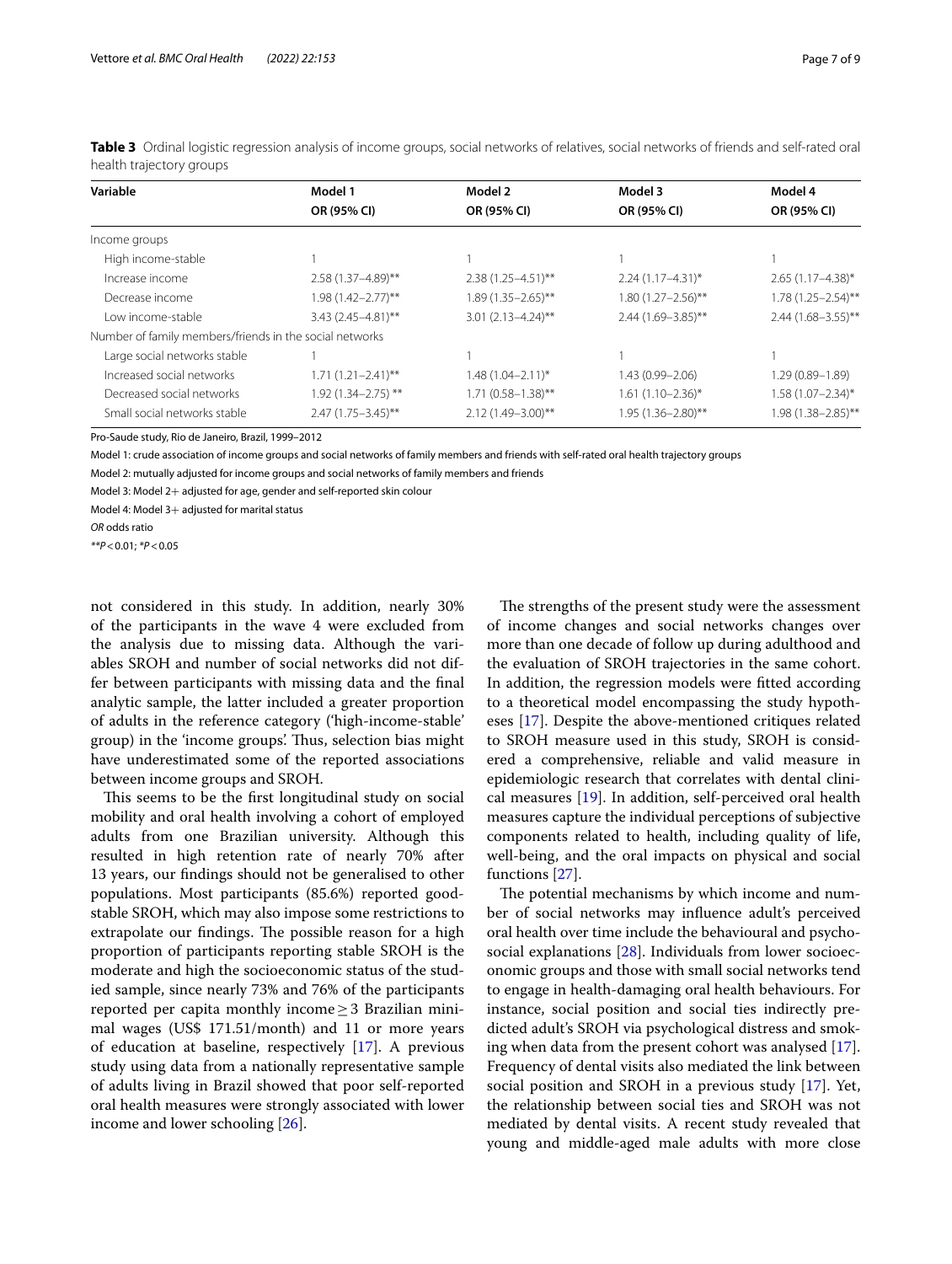social ties were more likely to use preventive dental care  $[29]$  $[29]$ . The authors emphasized that social relationships may lead to higher compliance with health norms.

It is interesting to note some important variations in *per capita* family income and in the number of social networks over the 13 years period, despite the fact that this was an adult population at the same workplace throughout the study period. Around 30.1% and 11.8% of the participants experienced a decline in income and in the number of social networks, respectively. Another relevant aspect is the fact that nearly 25% of the participants were in the low income-stable group, and 12.1% of the sample reported small stable number of social networks at baseline and at 13-years follow-up. The influence of income changes and social networks changes on SROH draws attention and should prompt initiatives to tackle income-related oral health inequalities and to enhance adult's social ties due to potential negative impact on physical, and mental health [[30\]](#page-8-22). Diferent types of social network interventions have been proposed, including enhancing existing network linkages, developing new social network linkages, or enhancing networks through community capacity building and problem solving [[31\]](#page-8-23).

Future studies should consider longer follow up period to evaluate the efects of social mobility and social networks changes during working life as well as during retirement on people's oral health. Although self-rated oral health is considered a valid and comprehensive measure of oral health status [\[19](#page-8-11)], future studies should combine subjective and dental clinical measures as outcomes.

# **Conclusion**

To the best of our knowledge, this is the frst study that longitudinally evaluated the infuence of income changes and changes in the number of social networks on SROH trajectories among adult workers. The present findings highlight the long-term infuence of persistent poor income and downward social mobility on SROH trajectories during adulthood. Moreover, adults with a decrease on social networks of family members and friends, and those with small number of social networks over 13 years were at higher risk of reporting worse SROH during the study period. Possible strategies to tackle income-related health inequalities and to enhance the number of social networks from existing network linkages and/or developing new social networks should be considered to enhance adult's oral health.

#### **Acknowledgements**

Not applicable.

### **Author contributions**

M.V.V., M.H.N.G.A., S.R.M. and E.F. conceptualized the study; M.V.V. and E.F. elaborated the methods of the study; E.F. planned and coordinated the feld work data collection; M.V.V. and E.F. analysed the data; M.V.V., M.H.N.G.A., S.R.M. and E.F. wrote the frst draft of the manuscript; M.V.V., M.H.N.G.A., S.R.M. and E.F. revised and prepared the fnal version for submission. All authors read and approved the fnal manuscript.

#### **Funding**

This study was supported by Grant E-26/110.119/2014 from FAPERJ (Fundação Carlos Chagas Filho de Amparo à Pesquisa do Estado do Rio de Janeiro).

# **Availability of data and materials**

The data that support the fndings of this study are available from the Institute of Social Medicine, State University of Rio de Janeiro but restrictions apply to the availability of these data, which were used under license for the current study, and so are not publicly available. Data are however available from the authors upon reasonable request and with permission of the Institute of Social Medicine, State University of Rio de Janeiro.

#### **Declarations**

# **Ethics approval and consent to participate**

All methods used in this study were carried out in accordance with relevant guidelines and regulations. In addition, all data collection procedures of the present research were approved by the Research Ethics Committee of the Institute of Social Medicine, State of University of Rio de Janeiro (CAAE 0041.0.259.000-11). Informed consent was obtained before data collection. Informed consent was obtained from all participants before data collection consent.

#### **Consent for publication**

Not applicable.

# **Competing interests**

The authors declare that they have no competing interests.

#### **Author details**

<sup>1</sup> Department of Health and Nursing Sciences, University of Agder (UiA), Campus Kristiansand, Universitetsveien 25, 4630 Kristiansand, Norway. <sup>2</sup>Department of Social and Preventive Dentistry, School of Dentistry, Federal University of Minas Gerais, Belo Horizonte, MG, Brazil.<sup>3</sup> Department of Epidemiology, Institute of Social Medicine, State University of Rio de Janeiro, Rio de Janeiro, Brazil.

# Received: 7 February 2022 Accepted: 19 April 2022 Published online: 29 April 2022

#### **References**

- <span id="page-7-0"></span>1. Locker D. Deprivation and oral health: a review. Community Dent Oral Epidemiol. 2000;28:161–9.
- <span id="page-7-1"></span>2. Schwendicke F, Dörfer CE, Schlattmann P, Page LF, Thomson WM, Paris S. Socioeconomic inequality and caries: a systematic review and metaanalysis. J Dent Res. 2015;94:10–8.
- <span id="page-7-2"></span>3. Celeste RK, Darin-Mattsson A, Lennartsson C, Listl S, Peres MA, Fritzell J. Social mobility and tooth loss: a systematic review and meta-analysis. J Dent Res. 2021;101:143–50.
- <span id="page-7-3"></span>4. Blane D. The life course, the social gradient and health. In: Marmot M, Wilkinson R, editors. Social determinants of health. Oxford: Oxford University Press; 1999. p. 64–80.
- <span id="page-7-4"></span>5. Poulton R, Caspi A, Milne BJ, Thomson WM, Taylor A, Sears MR, Moft TE. Association between children's experience of socioeconomic disadvantage and adult health: a life-course study. Lancet. 2002;360:1640–5.
- <span id="page-7-5"></span>6. Thomson WM, Poulton R, Milne BJ, Caspi A, Broughton JR, Ayers KM. Socioeconomic inequalities in oral health in childhood and adulthood in a birth cohort. Community Dent Oral Epidemiol. 2004;32:345–53.
- <span id="page-7-6"></span>7. Peres MA, Peres KG, Thomson WM, Broadbent JM, Gigante DP, Horta BL. The infuence of family income trajectories from birth to adulthood on adult oral health: fndings from the 1982 Pelotas birth cohort. Am J Public Health. 2011;101:730–6.